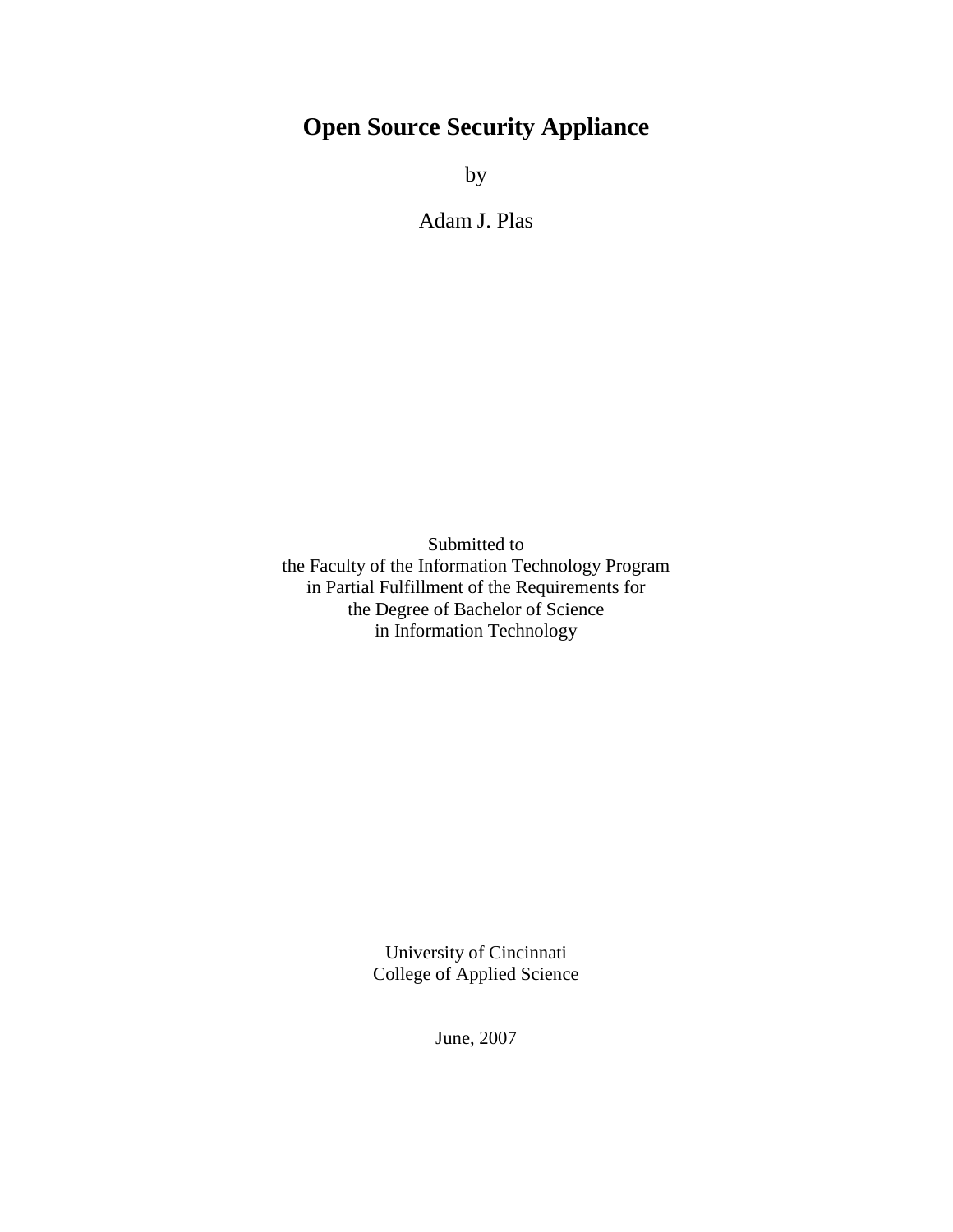# **Open Source Security Appliance**

by

### Adam J. Plas

#### Submitted to the Faculty of the Information Technology Program in Partial Fulfillment of the Requirements for the Degree of Bachelor of Science in Information Technology

© Copyright 2007 Adam J. Plas

The contents of this document are under copyright of the author. It may not be reproduced and distributed in whole or in part without the written permission of the author

| Adam J. Plas                   | Date |  |
|--------------------------------|------|--|
| Mark Stockman, Faculty Advisor | Date |  |

\_\_\_\_\_\_\_\_\_\_\_\_\_\_\_\_\_\_\_\_\_\_\_\_\_\_\_\_\_\_\_\_\_\_\_\_\_\_\_\_\_\_\_\_\_\_\_\_\_\_\_ \_\_\_\_\_\_\_\_\_\_\_\_\_\_\_\_\_\_

Hazem Said, Ph.D. Department Head Date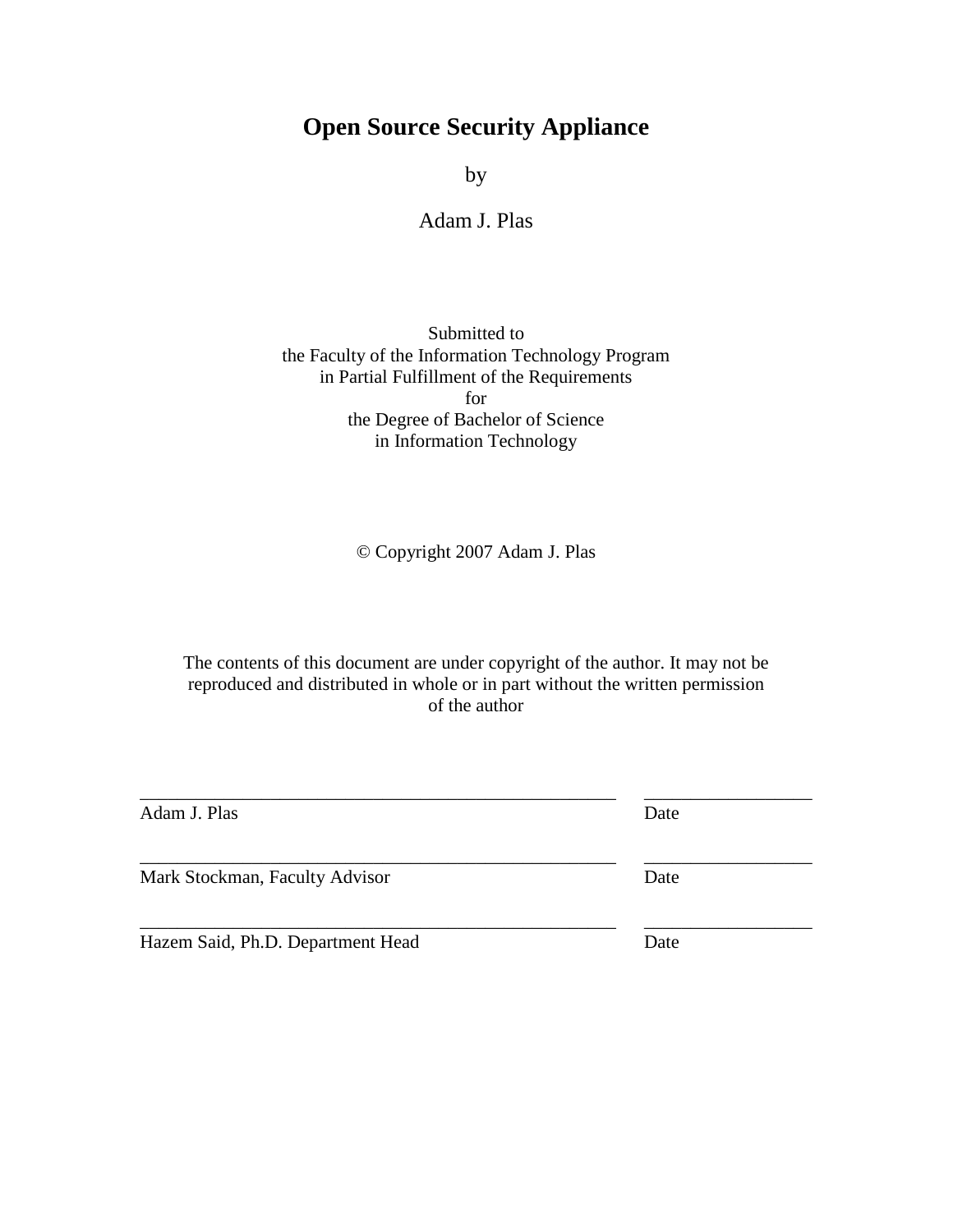## **Acknowledgements**

I would like to thank the faculty and staff at the University of Cincinnati's College of Applied Science for accepting and believing in my project. I would like to give special thanks for Aaron Rucker, system administrator at the University of Cincinnati's College of Design, Art, Architecture and Planning for giving me technical advice and hardware support. I would also like to thank all of the anonymous posters in the hundreds of forums I posted questions and found answers; truly there was no greater technical help to me than your help. Finally, I would like to give thanks and love to Amanda and Addison, my amazing wife and daughter, for helping me through this project and my senior year.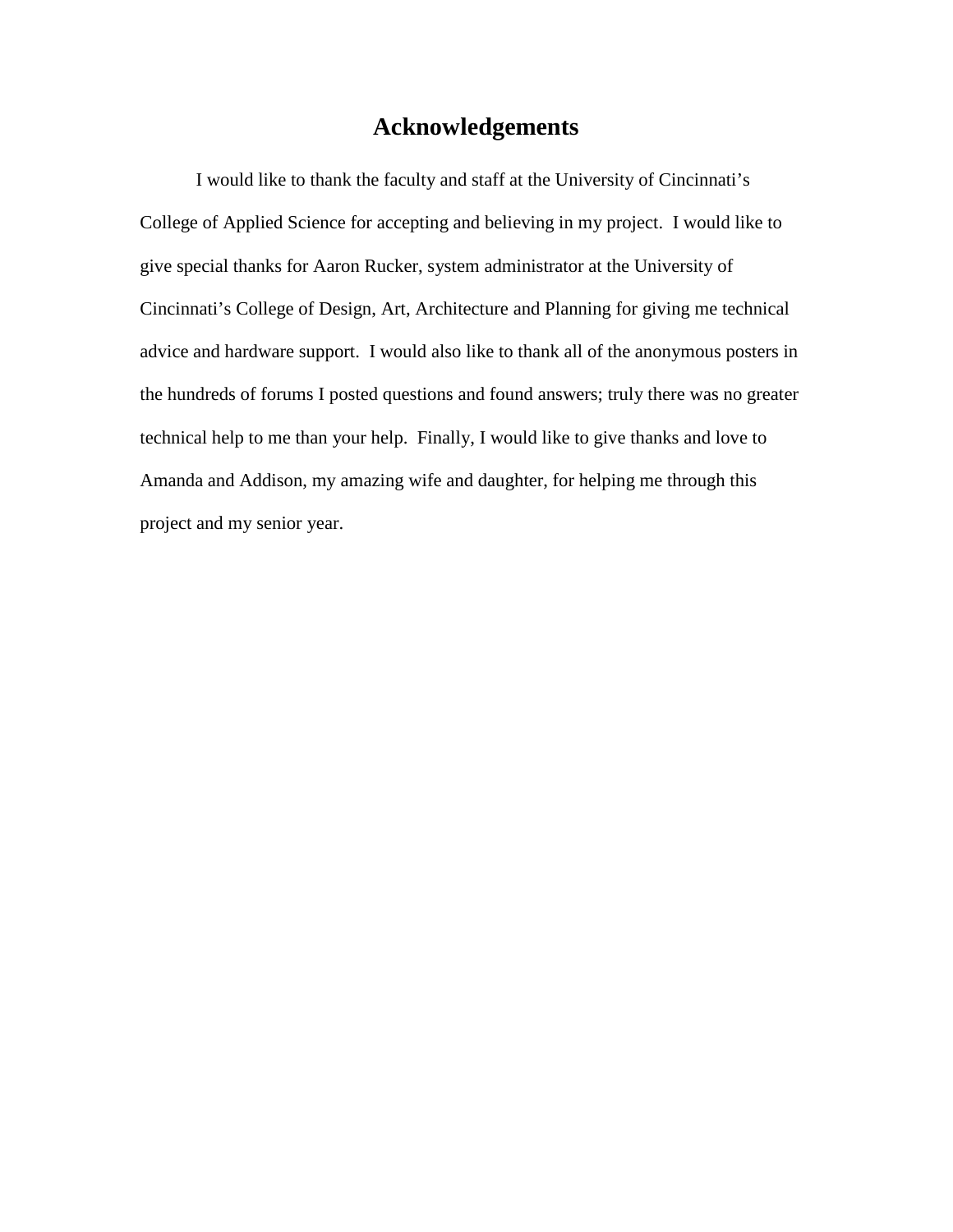# **Table of Contents**

#### **Section Page**

Acknowledgements Table of Contents List of Figures Abstract

- 1. Statement of the Problem
- 2. Description of the Solution
	- 2.1. User Profiles
	- 2.2. Design Protocols
- 3. Deliverables
- 4. Design and Development
	- 4.1. Timeline
		- 4.1.1. Senior Design I Accomplishments
		- 4.1.2. Senior Design II Accomplishments
		- 4.1.3. Senior Design III Accomplishments
	- 4.2. Budget
- 5. Proof of Design
	- 5.1. Overview of Components
	- 5.2. Sensor Details
	- 5.3 Correlation Engine Details
	- 5.4 Management Portal Details
- 6. Testing Procedures
- 7. Conclusions and Recommendations
	- 7.1 Conclusions
	- 7.2 Recommendations

#### Appendix A.

- A 1. Snort Configuration File
- A 2. Nessus Configuration File<br>A 3. Inprotect Configuration Fil
- Inprotect Configuration File
- A 4. BASE configuration File
- A 5. Management Portal Code Snippets
	- A 5.1. index.html
		- A 5.2. documentation.html
		- A 5..3. network.html

#### References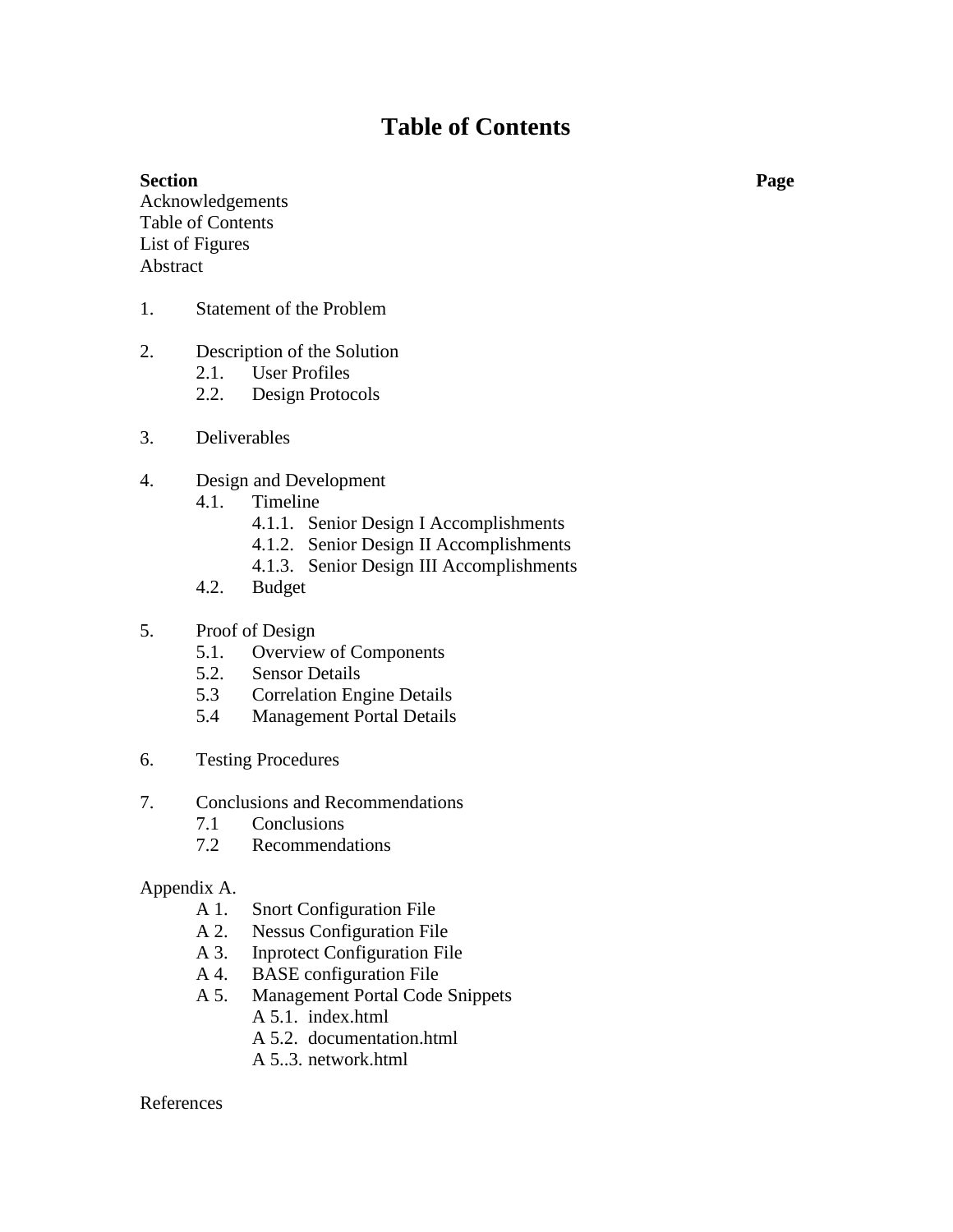## **List of Figure s**

## **Figure Number Page**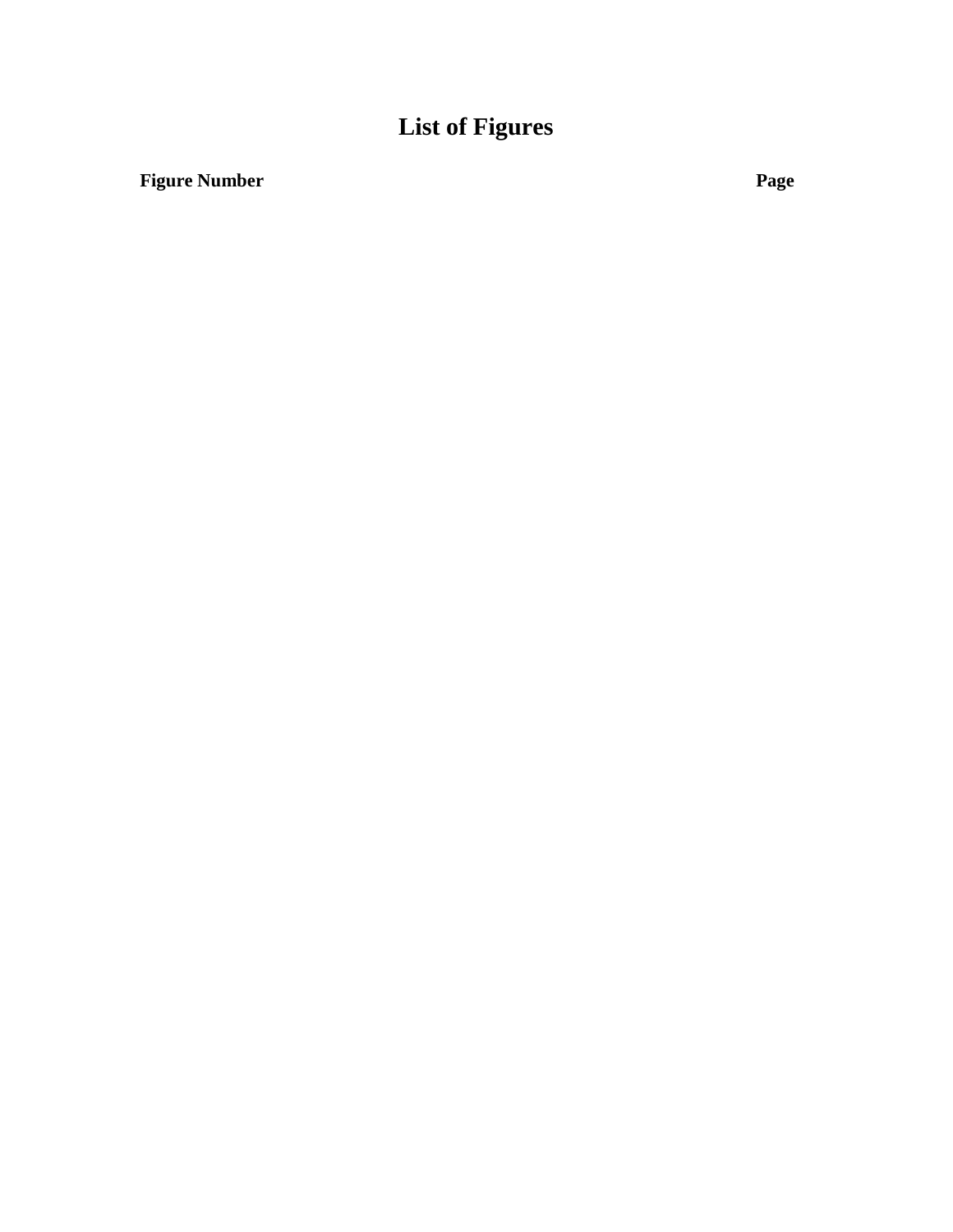## **Abstract**

 The Open Source Security Appliance (OSSA) has been developed to provide small organizations with tools that can provide network usage, security and vulnerability assessments. Many organizations do not have the budget to put dedicated security appliances in place, nor the personnel to monitor the output. Open source software can help to monitor a network, but is often difficult to set up and the output can be difficult to read. The OSSA brings together widely used and well supported tools in an easy to configure and deploy appliance. The OSSA is based on Ubuntu Linux, with Snort, Nessus and NMap providing the monitoring solution. The web front-ends BASE and Inprotect are used to provide easy to understand outputs for a system administrator in a hurry. One of the main features of the OSSA is a web portal that provides connections to the web front-ends as well as network diagrams, product documentation and scenario response information. The OSSA has been rolled into a Linux distribution that can be installed as a standalone appliance or as a virtual machine.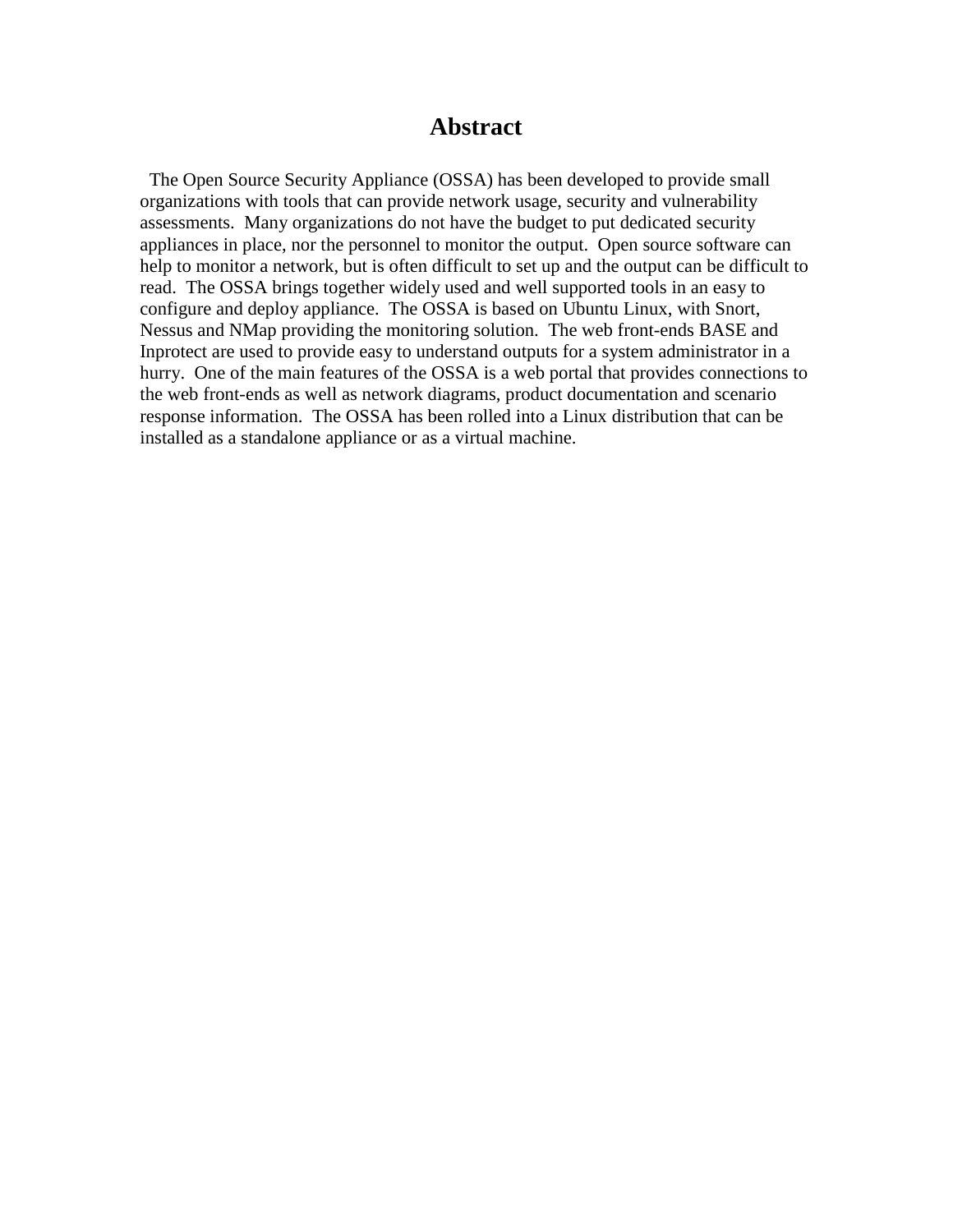## **Open Source Security Appliance**

#### **1. Statement of the Problem**

As organizations are becoming more interconnected and dependent on outside resources, it has become clear the information security must be considered in the operation of any sized network. Large businesses and enterprises can afford to hire dedicated personnel to monitor specialized equipment for possible attacks. Small and medium-sized businesses that can not afford a dedicated security infrastructure often use a collection of tools that do not necessarily give a complete picture of network security and may store the results of the tools in different locations, which can make analysis impossible. There are few dedicated security appliances marketed towards small and medium-sized businesses, and those that are offered allow the system administrator only limited control over what can be changed. Small and medium-sized businesses with limited budgets and personnel need to have tools that are easy to implement and configure with easy to read outputs to monitor network security.

#### **2. Description of the Solution**

In order to provide a easy to implement and robust infrastructure to small and medium-sized businesses, an Open Source Security Appliance (OSSA) was developed for use within a network. As the name suggests, this appliance uses a wide variety of open source technologies to monitor and secure the network. In conversations with Aaron Rucker, the system administrator at the University of Cincinnati's college of DAAP (1) and Randy Diekmeyer of PEDCo E&A (2), it became apparent that implementing open source security tools was commonplace on host computers, but much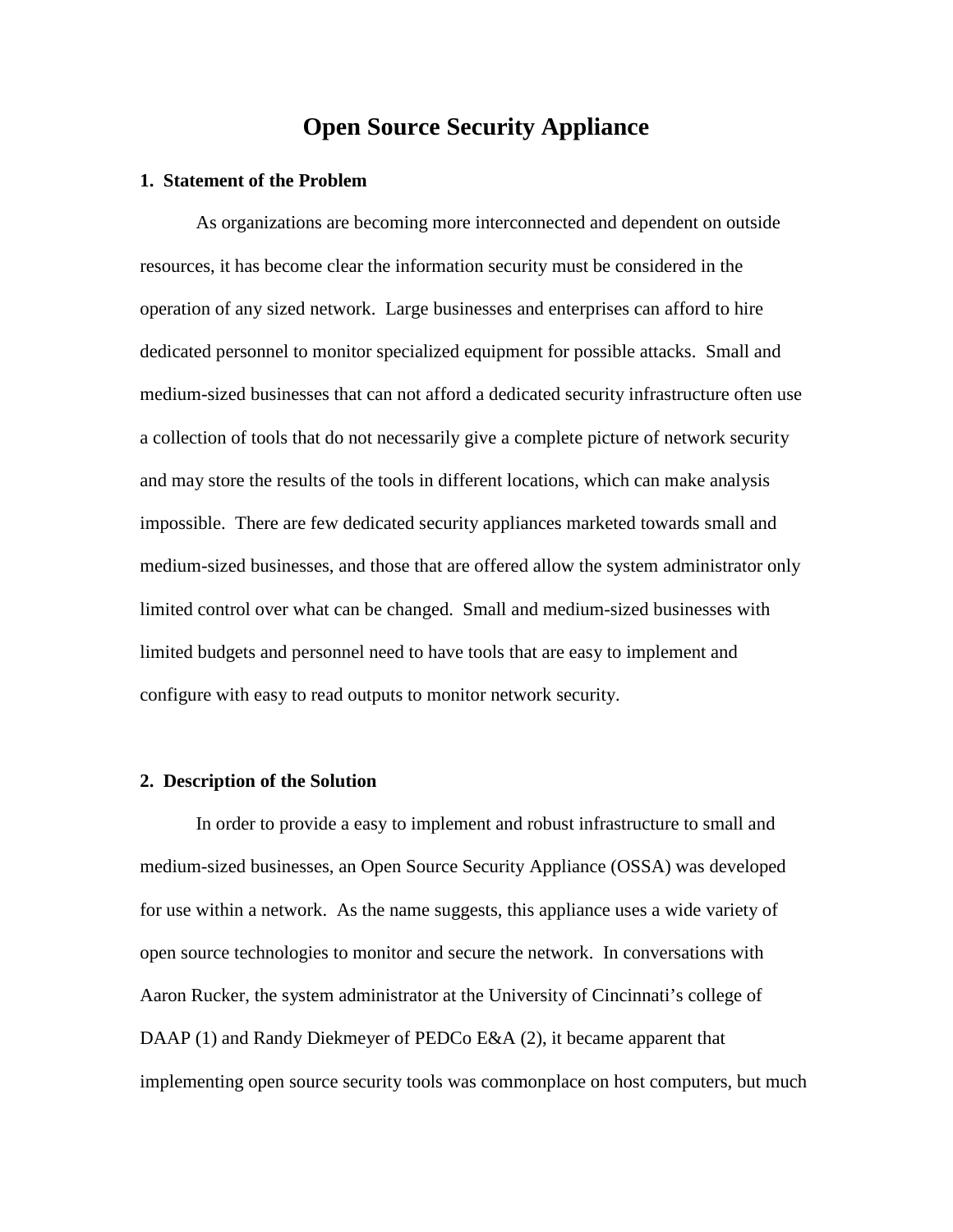more complicated in a network environment. The open source tools that are available are very powerful and useful, but require time and patience that a harried system administrator may not have. After discussions with Rucker and Diekmeyer, the idea for an ideal "soft" appliance appeared. This soft appliance included these features:

- Popular and widely used open source applications that are regularly updated;
- Built on a stable and supported Linux distribution;
- Allow for expansion of an organization;
- Collect all the monitoring information in a centralized location using a clientserver relationship;
- Provide single seat administration through a web interface;
- Easy integration into a network as a VMWare appliance;

My solution has two components at its core: sensors and a correlation engine. The sensors have two powerful open source security tools installed to scan a specific network segment for intruders and potential vulnerabilities. Snort is an intrusion detection system, or IDS often called the "de facto standard in intrusion detection" (3). Nessus is a vulnerability scanner, a three-time first place winner in a survey conducted by SecTools.org (4). These tools allow a system administrator to see attacks that are occurring so they can be stopped, as well as alerting about vulnerabilities that could allow attacks to succeed.

Each sensor scans a particular network segment, and than sends the results to a centralized correlation server. The server runs the web-based front ends for Snort and Nessus, called BASE and Inprotect. Both web-based front ends provide analysis through graphical outputs and centralized administration through a web browser.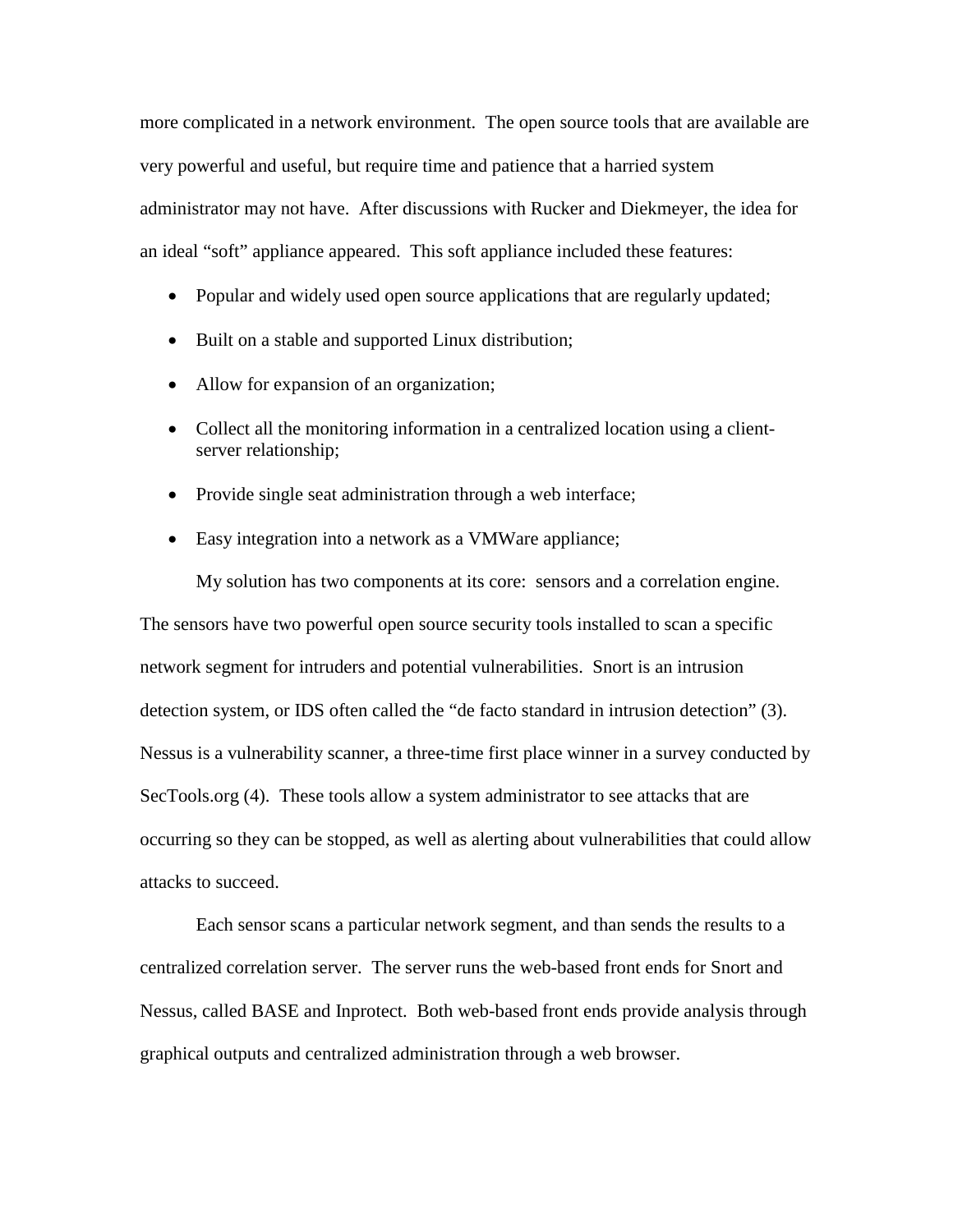System administrator needed a single point of contact for both of the web-based front ends, so a management portal is included in my project. This management portal is a collection of data and documentation that would be useful to a system administrator during an attack or network outage. The documentation included with the default installation will detail disaster recovery documentation and outline procedures that a system administrator can create to streamline recovery during an attack. Network information such as diagrams and schematics also have a place within the portal so that pulling up physical circuits is not a problem during an emergency. This documentation will also be useful for other IT workers in the organization, especially co-op students who often do not have the time to learn all of the procedures and may not remember what to do in an emergency. This management portal is written in HTML to make it very easy for a system administrator with limited background in web development to upload documentation and make changes.

By utilizing a client-server (or sensor-correlation engine) relationship, a system administrator is free to deploy a solution that suits the needs of the organization instead of being forced into an awkward situation with a locked down appliance. Each sensor can be configured to meet the needs of a particular network segment. For example, if an organization is running a Demilitarized Zone (DMZ) outside the network for web and mail servers, it would be helpful to watch for attacks on port 80 for web attacks and port 25 for SMTP attacks, but not necessarily helpful to look for those same attacks on the file server network that is only reachable from inside the network.

The sensors and correlation engine are delivered as VMware machines, ready for installation into VMWare Server. This is an important part of my solution, because it